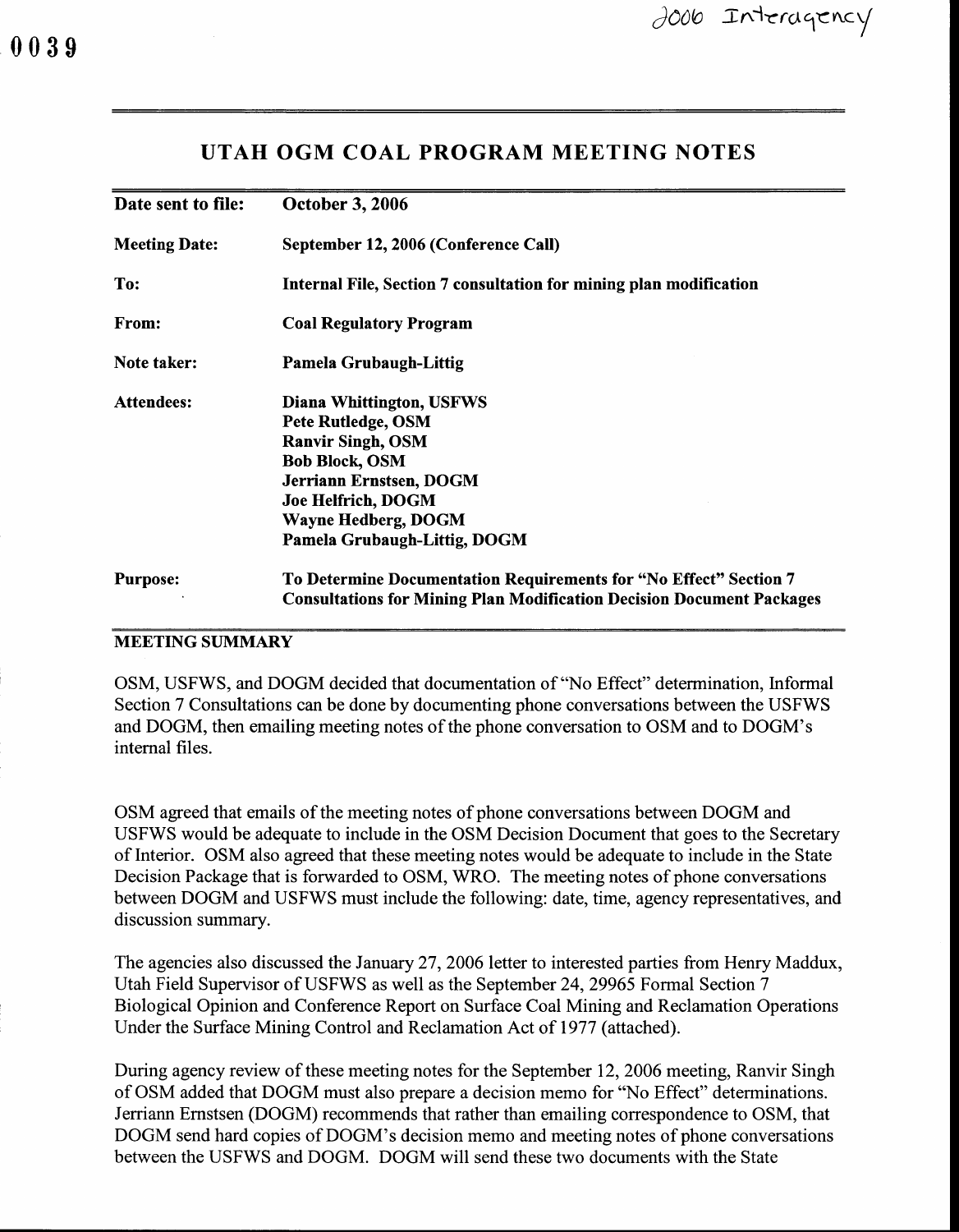Decision Package. By not emailing the meeting notes, this will save OSM from receiving two copies (hard- and e-versions) of the same documentation.

Also, during the agency review, Ranvir Singh responded and accepted to Jerriann's recommendation. The DOGM will send hard copies of phone notes along with DOGM's decision memo to OSM. Emails of this information would be redundant and are not requested.

During the meeting, USFWS also clarified that for "may affect, is not likely to adversely affect" determinations that DOGM will initiate Informal Section 7 Consultations, which USFWS will respond with official letters to DOGM.

Jerriann clarified that for "may affect, is likely to adversely affect" determinations (e.g., Colorado River endangered fish), that DOGM will draft and send decision memos to OSM. OSM will review DOGM's documents and initiate Formal Section 7 Consultations between OSM and USFWS. USFWS will respond with official letters to OSM and cc DOGM.

DOGM drafted a diagram of the formal and informal consultation wording and correlating process for clarification purposes.

Enc: 1996 Biological Opinion January 27,2006 - FWS Guidance for Informal Consultation Determination of Consultation P:\GROUPS\COAL\WP\General\2006\pgl09I22006Section7with OSMMeeting Notes.doc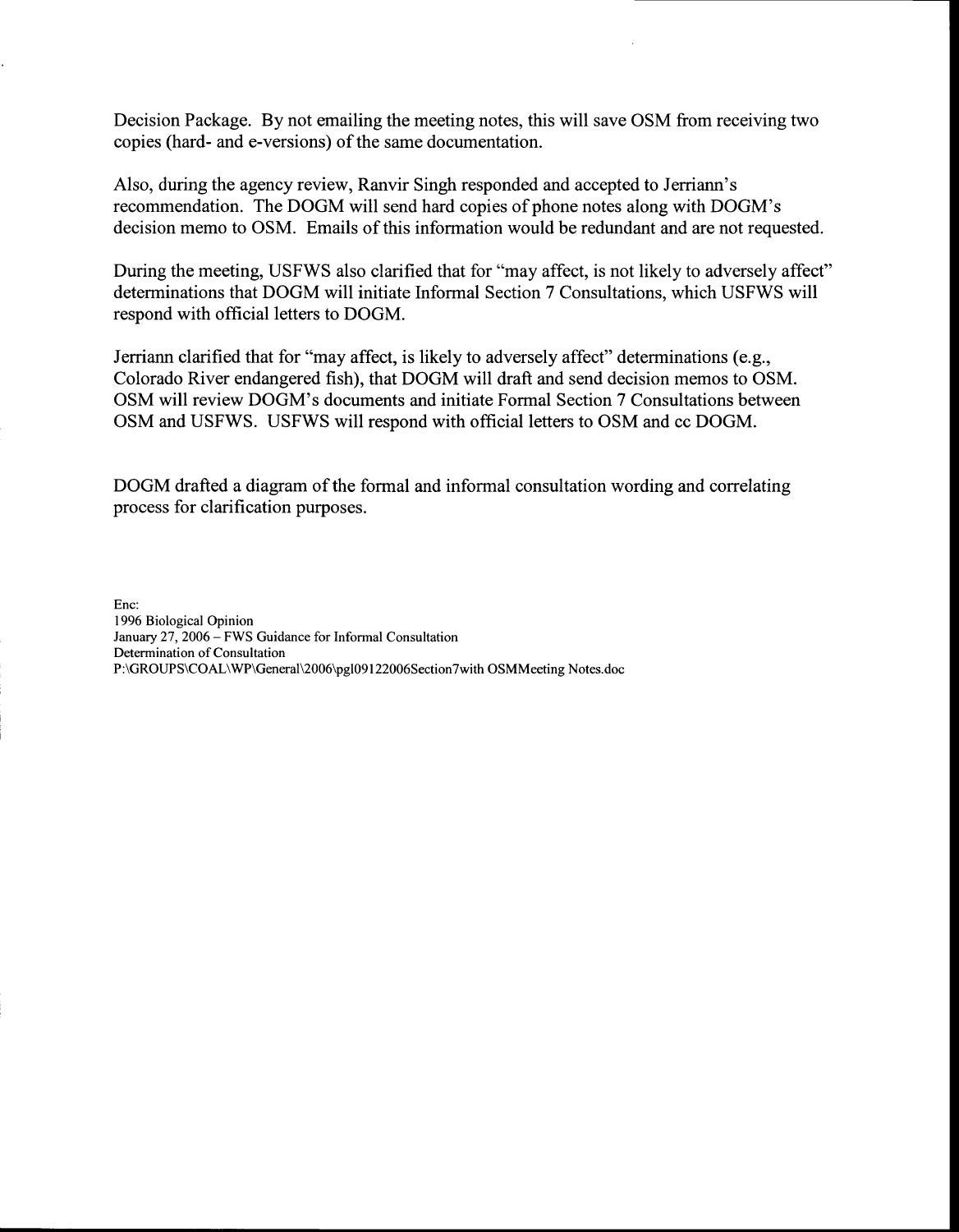October 7, 1996

#### **Memorandum**

To: Assistant Directors, Coordinating Centers

From: Assistant Director, Program Support /sgd/ Mary Josie Blanchard

Subject: Formal Section 7 Biological Opinion and Conference Report

Attached is a biological opinion and conference report from the U.S. Fish and Wildlife Service (Service) to OSM which completes our section 7 (Endangered Species Act) consultation concerning the continuation and approval of surface coal mining and reclamation operations under State and Federal regulatory programs. The consultation was needed because--

- The initial section 7 "no jeopardy" opinions on the various State regulatory programs in the early 1980s, issued by the Service as part of the Secretary of the Interior's approval of State programs, addressed only species listed at the time those opinions were rendered.
- The concept of "incidental take" did not exist at the time of the initial "no jeopardy" opinions.

The biological opinion/conference report authorizes the incidental take of all existing and future listed species, provided the following terms and conditions are met:

- 1. The regulatory authority, acting in accordance with the applicable SMCRA regulatory program, must implement and require compliance with any species-specific protective measures developed by the Service field office and the regulatory authority (with the involvement, as appropriate, of the permittee and OSM).
- 2. Whenever possible, the regulatory authority must quantify the take resulting from activities carried out under this program. Whenever a dead or impaired individual of a listed species is found, the local Service office must be notified within one working day of the discovery.
- 3. Whenever the regulatory authority decides not to implement one or more of the species-specific measures recommended by the Service, it must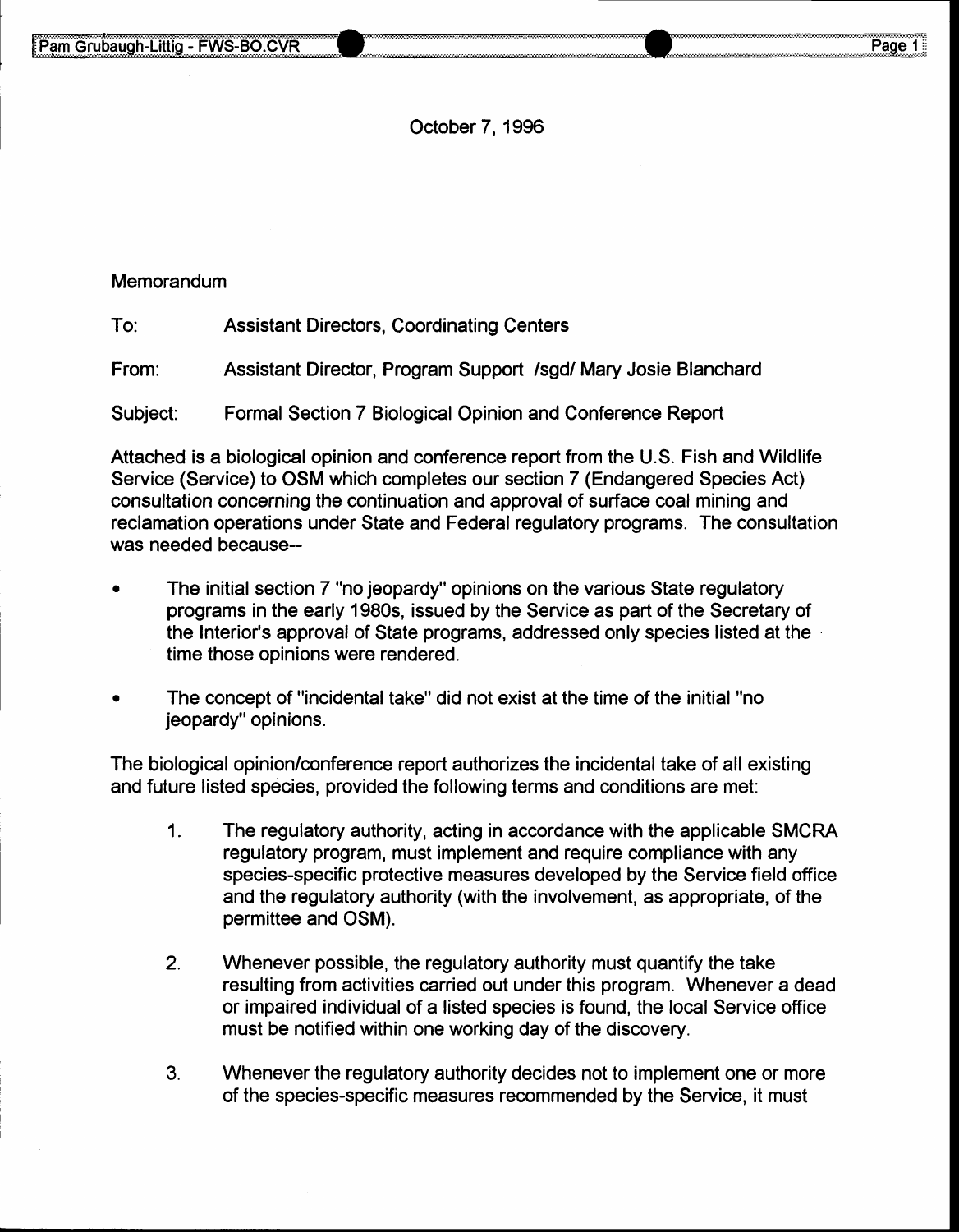provide a written explanation to the Service. lf the Service does not concur, the issue must be elevated through the chain of command of the regulatory authority, the Service, and (to the extent appropriate) OSM for resolution.

A surface coal mining and reclamation operation in existence when a species is listed or critical habitat is designated may continue operation (provided it adheres to all requirements of the approved SMCRA regulatory program) untif species-specific standards and protective measures are developed and approved by the Service and the regulatory authority.

Once such measures are developed and approved, existing surface coal mining and reclamation operations may continue without interruption pending submission and approval of a permit revision provided they adhere to these measures.

We think the completion of the section 7 consultation is a significant accomplishment. It incorporates the incidental take provisions; allows for continued surface coal mining and reclamation operations under certain conditions when a species is listed or critical habitat designated; provides for the regulatory authority to work with the Service to determine if site-specific measures are necessary and, if so, develop the measures in consultation with the Service; and provides for OSM involvement to the extent necessary and appropriate.

Please assure distribution of the biological opinion/conference report to Field Offices and the States. lf you or your staff have any questions, please communicate with Art Abbs at (2o2) 208-2651 .

**Attachment**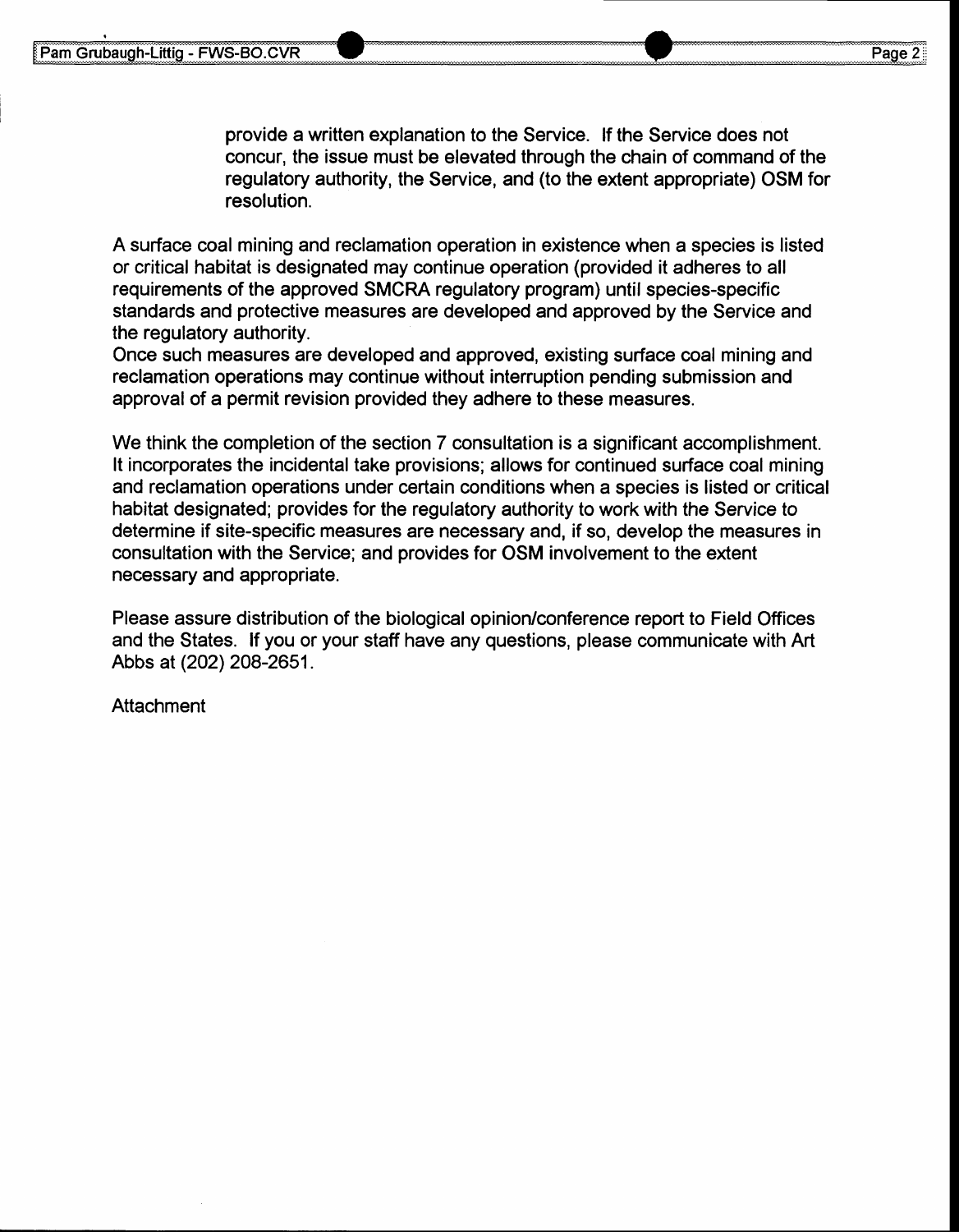sEP 24, 1996

In Reply Refer To: FWS/AES/TE

#### **Memorandum**

To: Acting Director, Office of Surface Mining Reclamation and Enforcement

From: Assistant Director - Ecological Services

Subject: Formal Section 7 Biological Opinion and Conference Report on Surface Coal Mining and Reclamation Operations Under the Surface Mining Control and Reclamation Act of 1977

The U.S. Fish and Wildlife Service has reviewed your March 21, 1995, request for formal section 7 Endangered Species Act consultation regarding the continuation and approval of surface coal mining and reclamation operations under State and Federal regulatory programs adopted pursuant to the Surface Mining Control and Reclamation Act of 1977, as amended, and its implementing regulations. Details of the proposed action are included in the attached document.

The Service and the Office of Surface Mining Reclamation and Enforcement began informal discussions in September 1994 to develop procedures to fulfill OSM's need to consult on the potential for the proposed action to adversely affect species listed as threatened or endangered under the Endangered Species Act of 1973 (16 U.S.C. 1531 et seg.). Appropriate Service Regional and Field Offices were contacted for comments.

The attached document represents the Service's biological opinion and conference report on the effects of the action, as proposed, on listed and proposed species and designated and proposed critical habitats in accordance with section 7 of the ESA. They are based on information provided at numerous meetings of the staffs of OSM and the Service throughout 1994 and 1995, information in our files, and other sources of information. A complete administrative record of this consultation is on file in this office.

The Service has concluded that the proposed action is not likely to jeopardize the continued existence of any threatened, endangered, or proposed species or result in adverse modification of designated or proposed critical habitats.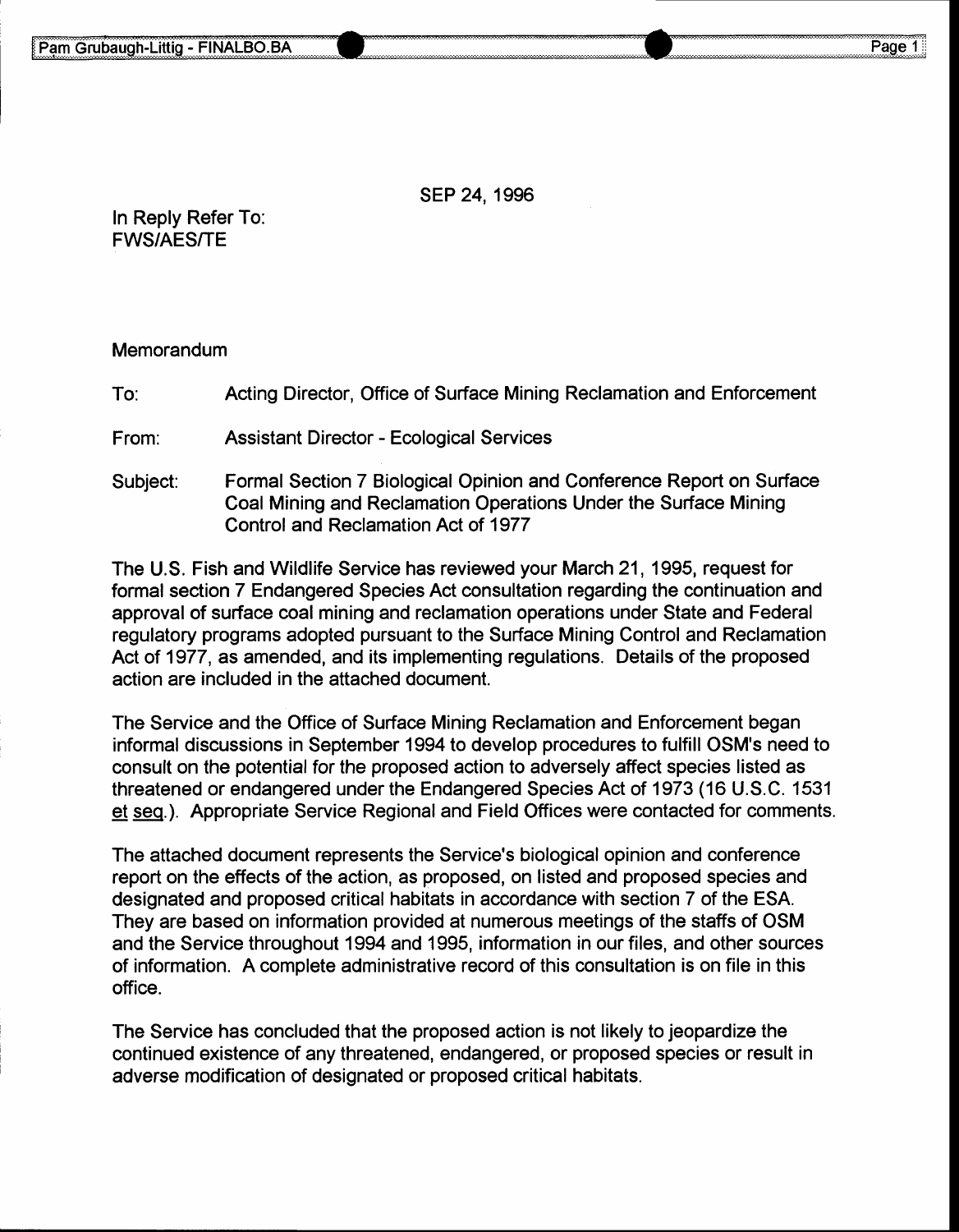This concludes formal consultation and conference on the proposed action. The biological opinion and conference report does not absolve OSM from following appropriate conference/consultation procedures at any implementation level that may affect proposed or listed species or their proposed or designated critical habitats in a manner not considered in this consultation/conference.

Thank you for your consideration of endangered species. Should you need any additional information or have any questions concerning this issue, please contact E. LaVerne Smith, Chief, Division of Endangered Species at 703/358-2171.

/sgd/ Jamie R. Clark

**Attachments**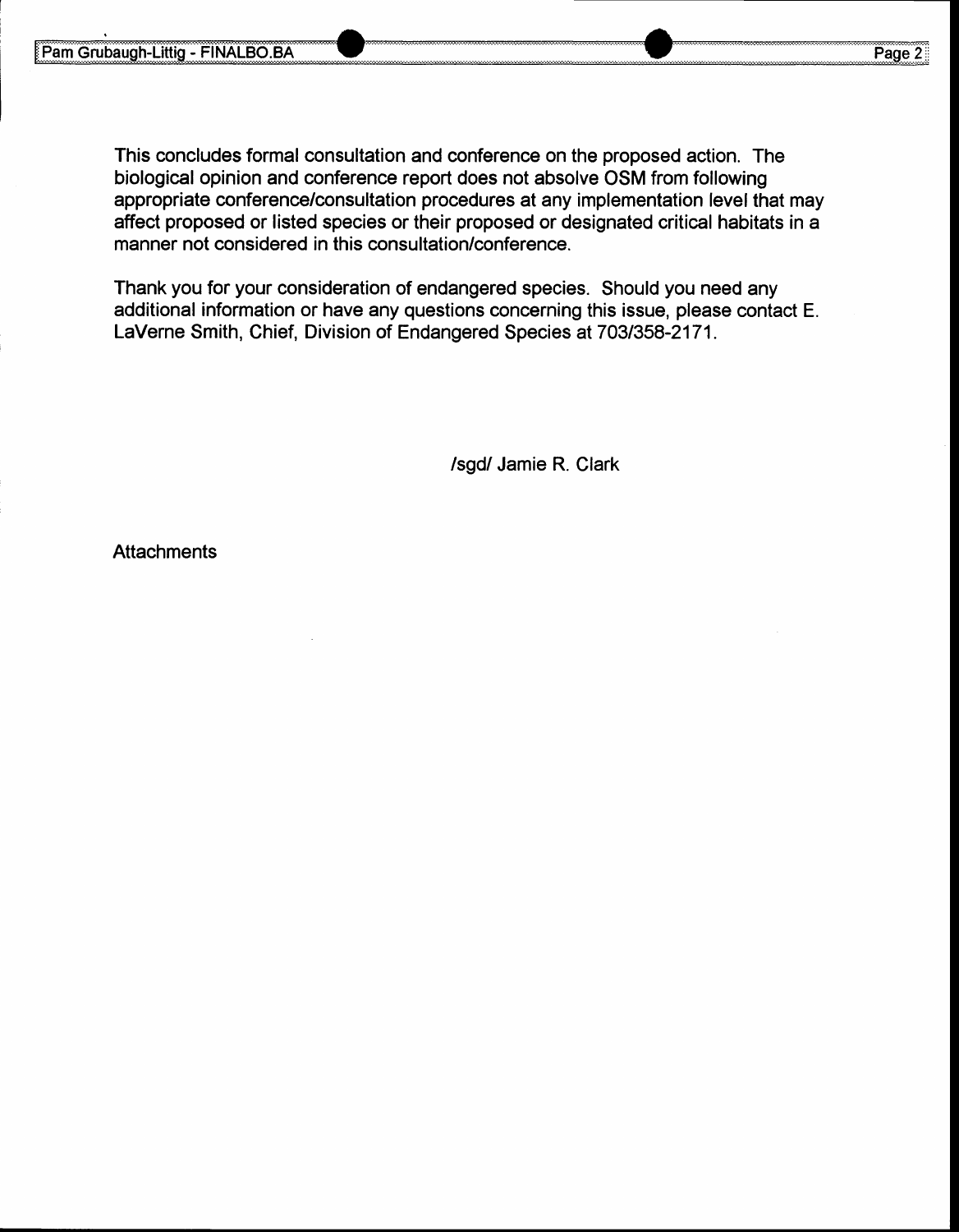### ENDANGERED SPECIES ACT--SECTION 7 CONSULTATION

### BIOLOGICAL OPINION and CONFERENGE REPORT

- AGENCY: U.S. Department of the Interior, Office of Surface Mining Reclamation and Enforcement (OSM)
- ACTIVITY: Surface Coal Mining Regulatory Programs Under the Surface Mining Control and Reclamation Act of 1977, P.L. 95-87 (SMCRA or the Act)

Consultation conducted by: U.S. Department of Interior, U.S. Fish and Wildlife Service (the Service)

Date lssued:

### **BIOLOGICAL OPINION/CONFERENCE REPORT**

#### Description of Proposed Action

The proposed action is the approval and conduct of surface coal mining and reclamation operations under State and Federal regulatory programs adopted pursuant to SMCRA where such operations may adversely affect threatened or endangered species. At present, 24 States (Alabama, Alaska, Arkansas, Colorado, lllinois, Indiana, lowa, Kansas, Kentucky, Louisiana, Maryland, Mississippi, Missouri, Montana, New Mexico, North Dakota, Ohio, Oklahoma, Pennsylvania, Texas, Utah, Virginia, West Virginia, and Wyoming) have approved State regulatory programs (primacy) under SMCRA for non-Federal, non-lndian lands within their borders. OSM administers Federal regulatory programs for 13 States (Arizona, California, Georgia, ldaho, Massachusetts, Michigan, North Carolina, Oregon, Rhode Island, South Dakota, Tennessee, and Washington), although only Tennessee and Washington have active coal mines at the present time. OSM directly regulates all surface coal mining and reclamation operations on Indian lands, which at present consist of operations on the Navajo, Hopi, and the Ute Mountain Ute reservations. On the Crow Ceded Area in Montana, OSM and the Montana Department of State Lands administer applicable surface mining requirements. OSM also directly regulates surface coal mining and reclamation operations on Federal lands in primacy States (most significantly Kentucky) that have not entered into cooperative agreements with the Secretary of the Interior to assume this responsibility.

As of June 1, 1996, a total of 308 species listed as threatened or endangered occur within States with primacy, and 337 listed species occur within States with Federal regulatory programs. Surface coal mining and reclamation operations would potentially impact only a subset of these species.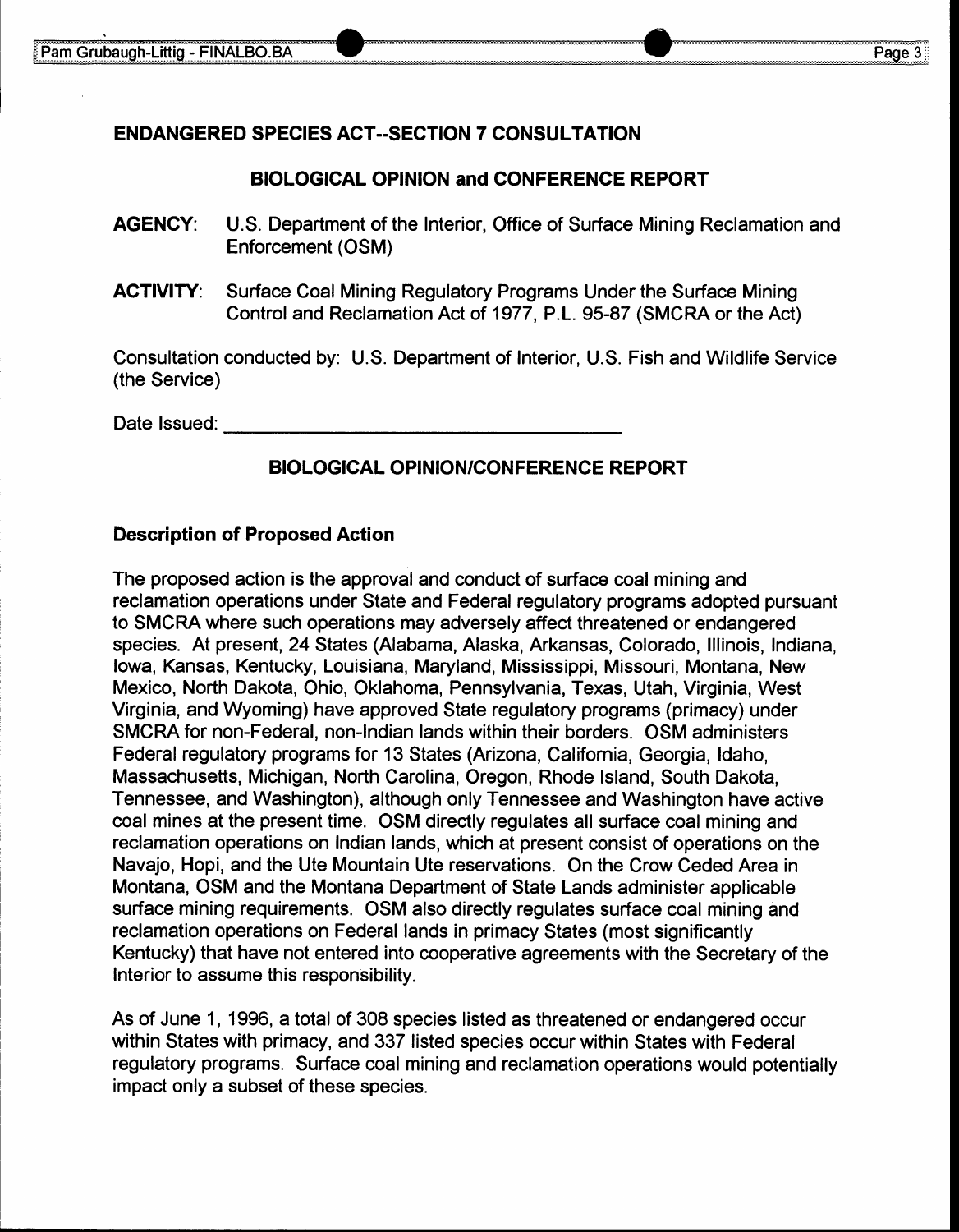## **Background**

## Surtace Mining Regulation Under SMCRA

In fashioning SMCRA, Congress recognized the need to protect society and the environment from the adverse effects of surface coal mining operations while fulfilling the nation's need for coal. Signed into law on August 3, 1977, SMCRA was the first Federal statute specifically directed toward regulation of the environmental impacts associated with surface coal mining. The Act created two major programs:

- A reclamation program for abandoned mine lands, funded by fees that operators pay on each ton of coal mined; funds are used to reclaim land and water resources adversely affected by pre-1977 coal mining; and
- An environmental protection program to establish standards and procedures for permitting and inspecting surface and underground coal mining and reclamation operations. This program has five major components:
	- (1) Criteria and procedures for designation of areas as unsuitable for mining;
	- (2) Performance standards governing the conduct of mining and reclamation operations;
	- (3) A detailed permitting process to ensure that mining and reclamation operations are designed to achieve the performance standards and other requirements of SMCRA and its regulations;
	- (4) A performance bond to provide a financial guarantee for completion of the reclamation plan if the permittee defaults on reclamation obligations; and
	- (5) Inspection and enforcernent to monitor and secure compliance.

#### **State Regulatory Programs**

Section 101(f) of SMCRA specifies that because of the diversity in terrain, climate, and other physical conditions under which mining operations occur, the primary governmental responsibility for regulating surface coal mining and reclamation operations should rest with the States. To achieve primary regulatory responsibility (often referred to as primacy), a State must develop and obtain OSM approval of a program which demonstrates the State's capability to carry out applicable provisions of SMCRA. Specifically, State programs must include:

- Laws which regulate surface coal mining and reclamation operations;
- Sanctions for violations of State laws, regulations, or permit conditions;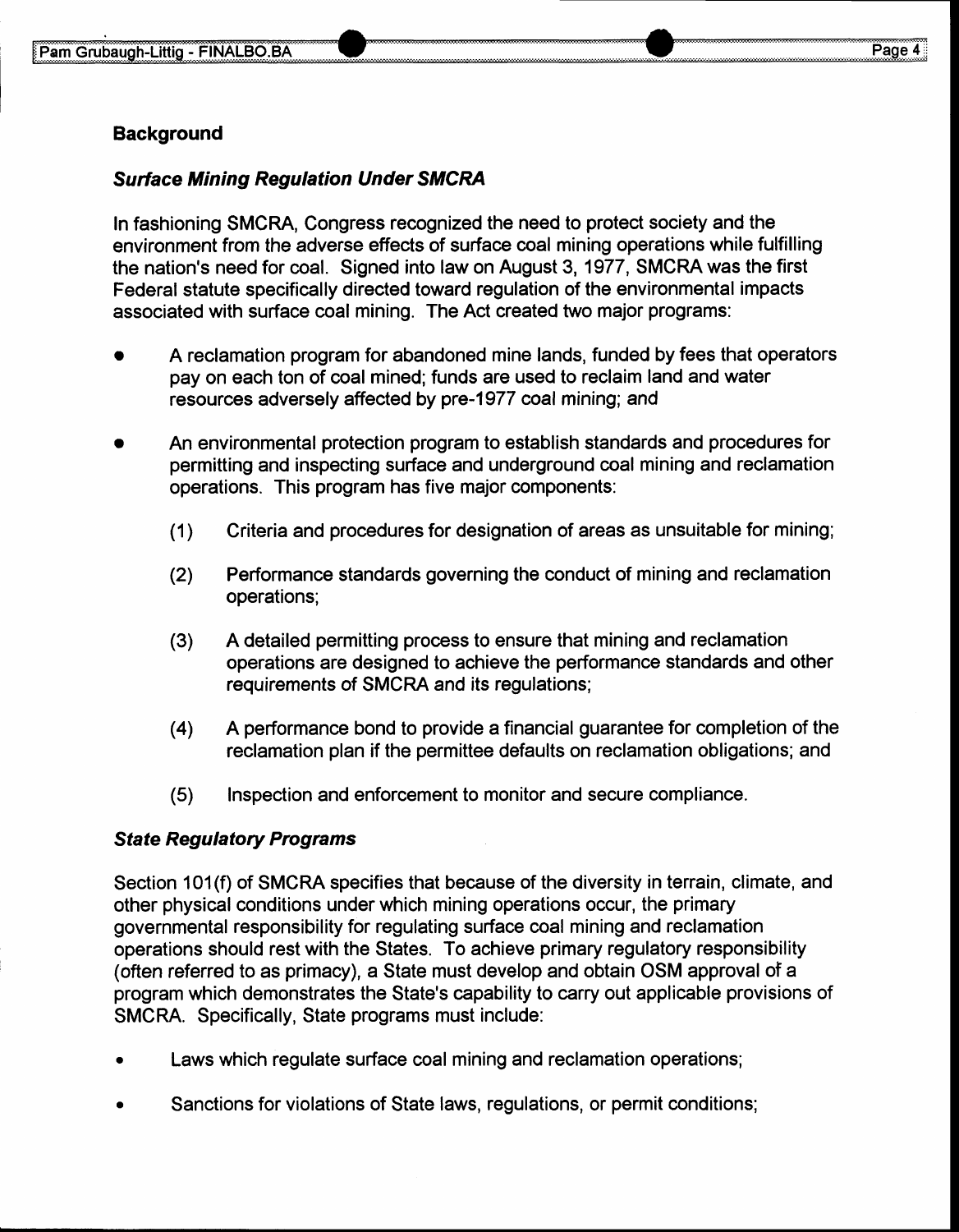- . Plans for implementation, maintenance, and enforcement of an effective permit system;
- A process for the designation of areas as unsuitable for surface coal mining operations;
- A process for coordinating the review and issuance of surface coal mining permits with any other Federal or State permitting requirements applicable to the proposed operations;
- Rules and regulations consistent with regulations issued by the Secretary of the Interior (the Secretary); and
- Sufficient administrative and technical personnel and funding to operate a regulatory program.

Through OSM, the Secretary reviews the proposed State program to determine its consistency with SMCRA and the implementing regulations adopted by the Secretary. Each State program is also reviewed by the public, industry, and other Federal agencies. After soliciting and publicly disclosing the views of the Environmental Protection Agency, the Secretary of Agriculture, and heads of other Federal agencies, the Secretary either approves or disapproves the proposed State program. Upon program approval, the State becomes the primary regulatory authority for surface coal mining and reclamation operations within its borders. As of the date of this document, 24 States have primacy. These States are responsible for 98 per cent of the nation's surface coal mining and reclamation operations.

## Oversight of Sfafe Regulatory Programs

Following approval of a State program, OSM assumes a monitoring role and provides funding and technical assistance. Section 517(f) of SMCRA requires that OSM evaluate the administration of approved State programs. In this role, OSM conducts oversight inspections of selected minesites and undertakes oversight reviews of selected topics in States with primacy.

## **Federal Regulatory Programs**

As required by section 504 of SMCRA, OSM directly regulates surface coal mining and reclamation operations in a State if the State does not submit and receive approval of its own program pursuant to section 503 of SMCRA. As of the date of this document, OSM operates Federal regulatory programs in 13 States, although only Tennessee and Washington have active mines.

## Federal and lndian Lands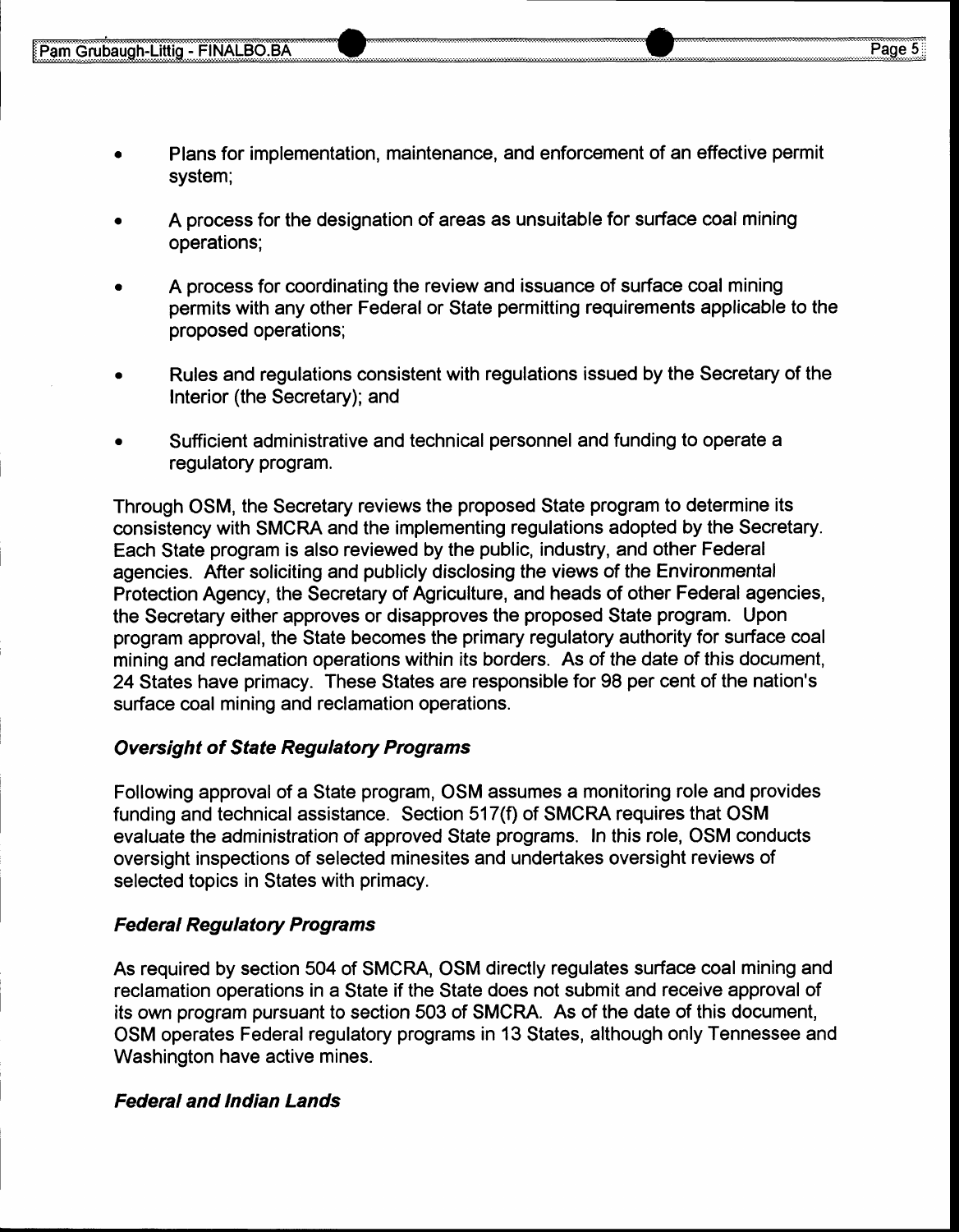Section 523(a) of SMCRA requires the Secretary to establish and implement a Federal regulatory program applicable to all surface coal mining and reclamation operations taking place on Federal lands. Through cooperative agreements, the Secretary has delegated most regulatory responsibilities under this provision to States with approved regulatory programs. The Secretary has entered into cooperative agreements with Alabama, Colorado, lllinois, Montana, New Mexico, North Dakota, Ohio, Oklahoma, Utah, Virginia, West Virginia, and Wyoming. Among States without cooperative agreements, only Kentucky has significant mining activity on Federal lands.

Pursuant to section 710 of SMCRA, OSM directly regulates all surface coal mining and reclamation operations on Indian lands, which, at present, consist of operations on the Navajo, Hopi, and Ute Mountain Ute reservations. On the Crow Ceded Area in Montana, OSM and the Montana Department of State Lands administer applicable requirements.

#### Status of the Species

This biological opinion and conference report addresses all present and future Federally listed and proposed species and designated or proposed critical habitats that may be affected by the implementation and administration of surface coal mining regulatory programs under SMCRA. The Service's field offices will maintain and update a list of protected species and habitats and the specific measures needed to ensure the protection of these species and habitats. The Service will routinely distribute this list and any updates to OSM and State regulatory authorities.

A complete list of endangered and threatened wildlife and plants and critical habitats appears at 50 CFR 17.11 and 17.12. The preambles to the proposed and final listing rules contain detailed status information for each species. Individual species recovery plans, reports, and other documents contain additional information.

#### Effect of Proposed Action

The effect of surface coal mining and reclamation operations on plant and animal communities depends on the nature of the affected plant, animal, or critical habitat, the type of mining and its intensity, reclamation techniques and timing, the seral history of the site, and postmining land use. Generally, these activities can result in impacts such as changes in pH (acidification or alkalinization of waters and/or soils); siltation of bodies of water such as lakes, ponds, rivers, streams and creeks; increased turbidity of water bodies, thus reducing primary productivity; deposition of metals in water bodies; and synergistic effects of mining wastes with other pollutants (Mason 1978). In some cases, surface coal mining and reclamation activities may have contributed to the endangerment of species.

Direct effects of surface coal mining and reclamation operations on threatened,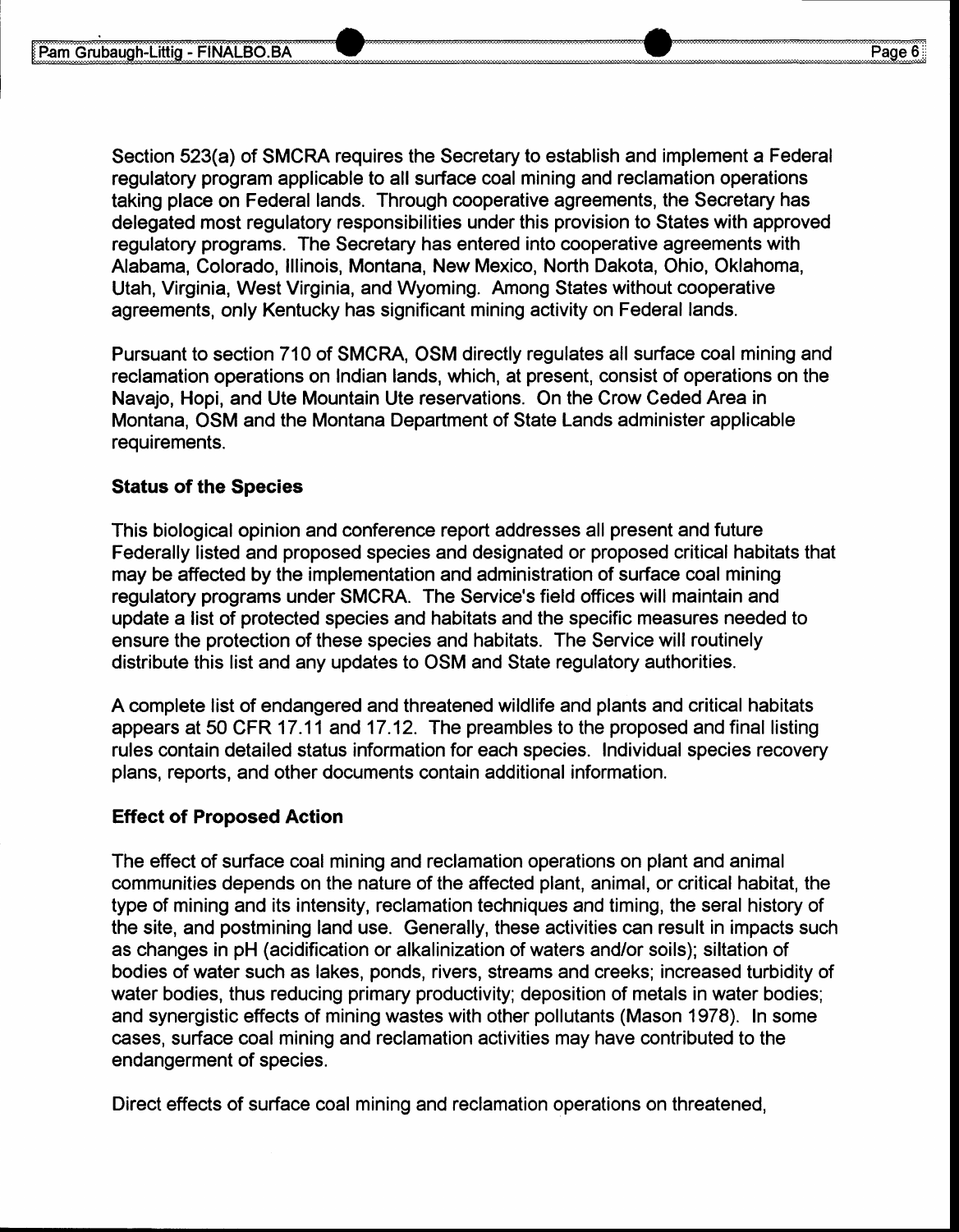endangered, or proposed species or critical habitats consist primarily of habitat alteration by land clearing and earthmoving operations. While some of these effects are temporary, unique habitat features in such microenvironments as cliffs, caves, rock outcroppings, seeps, and old-growth forests are difficult and sometimes impossible to replace (Thornburg 1982). Aquatic and wetland-dependent species also may be directly affected by adverse impacts on water availability and quality (e.g., increased levels of metals, sulfates and dissolved or suspended solids), increased variations in streamflow and thermal gradients, and changes in groundwater levels and spring flows (USDA 1982). lf the species of concern lacks individual mobility, land clearing and excavation activities may result in a direct take. Direct effects are often readily identifiable, but the magnitude of incidental take resulting from both direct and indirect impacts is difficult to ascertain and not well-documented.

Surface coal mining and reclamation operations may indirectly affect threatened, endangered, or proposed species or proposed or designated critical habitats by increasing human access to species and/or their habitats and by causing or contributing to long-term changes in land use and the local ecology. lmproved access can result in increased site disturbance, poaching, and invasion of species incompatible with the species of concern. Mining can interrupt migration corridors and habitat continuity (Mason 1978), thus isolating populations and threatening their longterm viability by increasing their susceptibility to genetic decline and catastrophic events. Forest fragmentation resulting from mining-related activities and subsequent changes in land use may cause increased predation and habitat degradation on adjacent, physically undisturbed sites and may threaten the ecological integrity of those lands with respect to species requiring extensive continuous forest cover. Even if the land is restored to its premining use, the species composition and age structure will likely differ; this may have an adverse impact on species of concern. Hence, surface coal mining and reclamation operations may result in an indirect take of a protected species or significant disturbance and/or destruction of protected habitats.

As summarized below, SMCRA and its implementing regulations set forth programmatic standards and procedures designed to minimize mining-related impacts on fish and wildlife in general and threatened and endangered species in particular. OSM, State regulatory authorities under SMCRA, State fish and game or conservation agencies, and local Service offices must develop additional species-specific or site-specific standards and procedures if needed to protect listed and proposed species, their habitats, and designated or proposed critical habitats.

#### **Regulatory Requirements Under SMCRA**

Section 501 of SMCRA requires the Secretary to promulgate regulations for surface coal mining and reclamation operations based on and conforming to Title V of SMCRA. These regulations are codified in Title 30, Chapter Vll of the Code of Federal Regulations. The specific regulations pertinent to protection of fish and wildlife and related environmental values are summarized below: